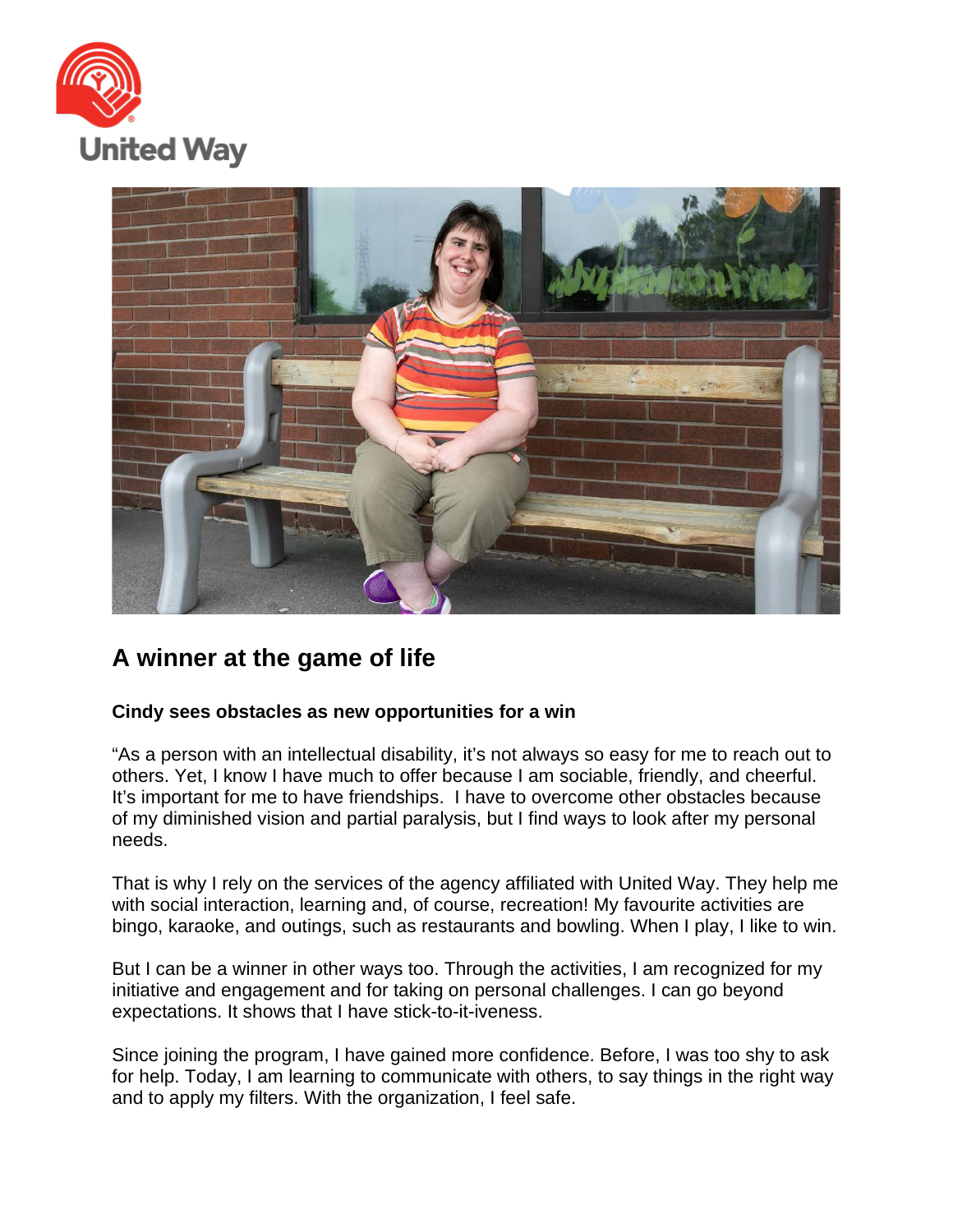

It was tough during the pandemic when I couldn't go outside. I felt isolated even though I could talk to my friends on the phone. I want to urge donors to continue to give so that the agency can keep offering help. United Way supports the agency's services, and I can go there to have more control over my life. Thank you for helping and giving me the chance to tell my story."



## **Moving forward together**

## **As an educator, donor, and volunteer, Lucie has always felt the need to give a helping hand.**

"There is a special onus on those of us who are most fortunate to help others. The more we give, the more we will make a difference. I get involved, I give, and I stand strong with my fellow human beings.

The key value in my life is respect for people. For me, everyone is special, regardless of their age or condition. We need to create bonds with each other to move forward in life. I've seen this throughout my career as an educator and school administrator.